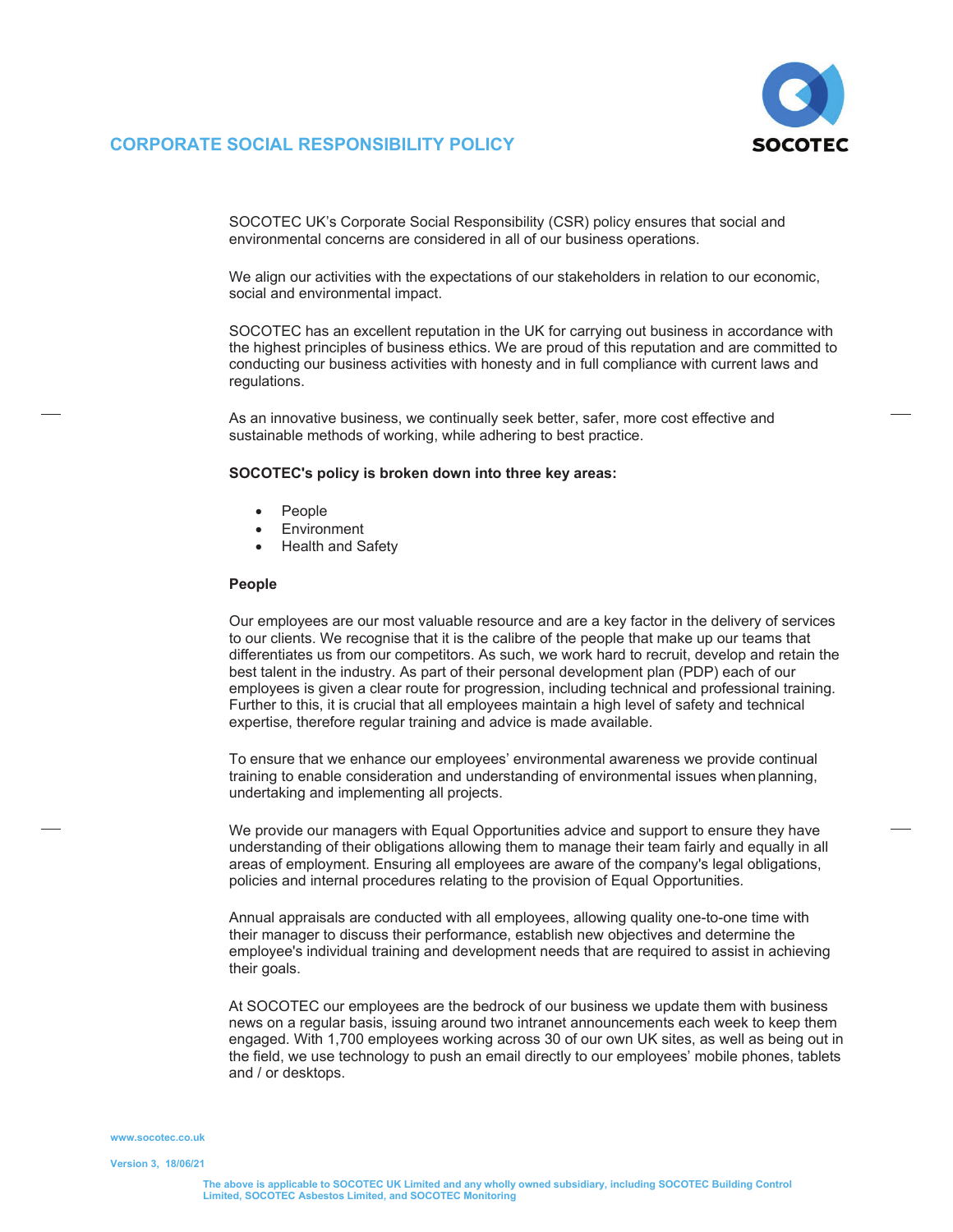

# **CORPORATE SOCIAL RESPONSIBILITY POLICY**

Whether they are field based, at their desks, or based at a client site, we ensure that all employees receive regular communications and updates on performance, significant business events, new contract wins, promotions, acquisition details and progress on our strategy.

We conduct annual surveys and focus groups to seek employee views and create action plans to improve engagement.

SOCOTEC's Corporate Social Responsibility (CSR) policy ensures that social and environmental concerns are considered in our all of our business operations.

### **Environment**

We fully recognise that our day-to-day operations cause inevitable impact on the environment in a number of ways. We are committed to reduce this level of impact through assessing and improving our environmental performance using a documented, maintained, monitored and reviewed Environmental Management System that is communicated to all employees.

Through ISO 14001 we employ systems and procedures that ensure the company's compliance with all relevant laws, regulations and other requirements relating to the environment.

Sustainability considerations are fully integrated in our business decision making. We carry out environmental supply chain management to encourage suppliers to adopt environmentally sound practices.

## **Health and Safety**

SOCOTEC, led by its Board of Directors, will do everything that is reasonably practicable to protect the health, safety and welfare of both our employees and any other person affected by our activities.

The Board, led by the Chief Executive Officer, has overall responsibility for ensuring that we maintain high standards of health and safety. However, we rely on all of our employees, subcontractors and clients to play their part in effectively implementing our health and safety policy and sharing in our commitment to:

## **Everyone's Safety Goal – Everyone Home Safe, Every Day**

As such, we will:

- undertake risk assessments, implement the identified control measures and ensure that safe systems of work are applied in relation to our activities
- provide and maintain a safe and healthy working environment including safe access arrangements and suitable welfare facilities  $\bullet$
- provide information, instruction, training and supervision to enable employees to perform their work safely  $\bullet$
- promote a positive health and safety culture within the organisation, in particular consulting with employees on health and safety matters, both through elected representatives of employee safety and directly at other forum  $\bullet$
- commitment to prevention of injury and ill health and continual improvement in OH&S management and OH&S performance  $\bullet$
- ensure safety and the absence of risks to health in connection with the storage, handling, use and transport of articles and substances  $\bullet$

**www.socotec.co.uk**

**Version 3, 18/06/21**